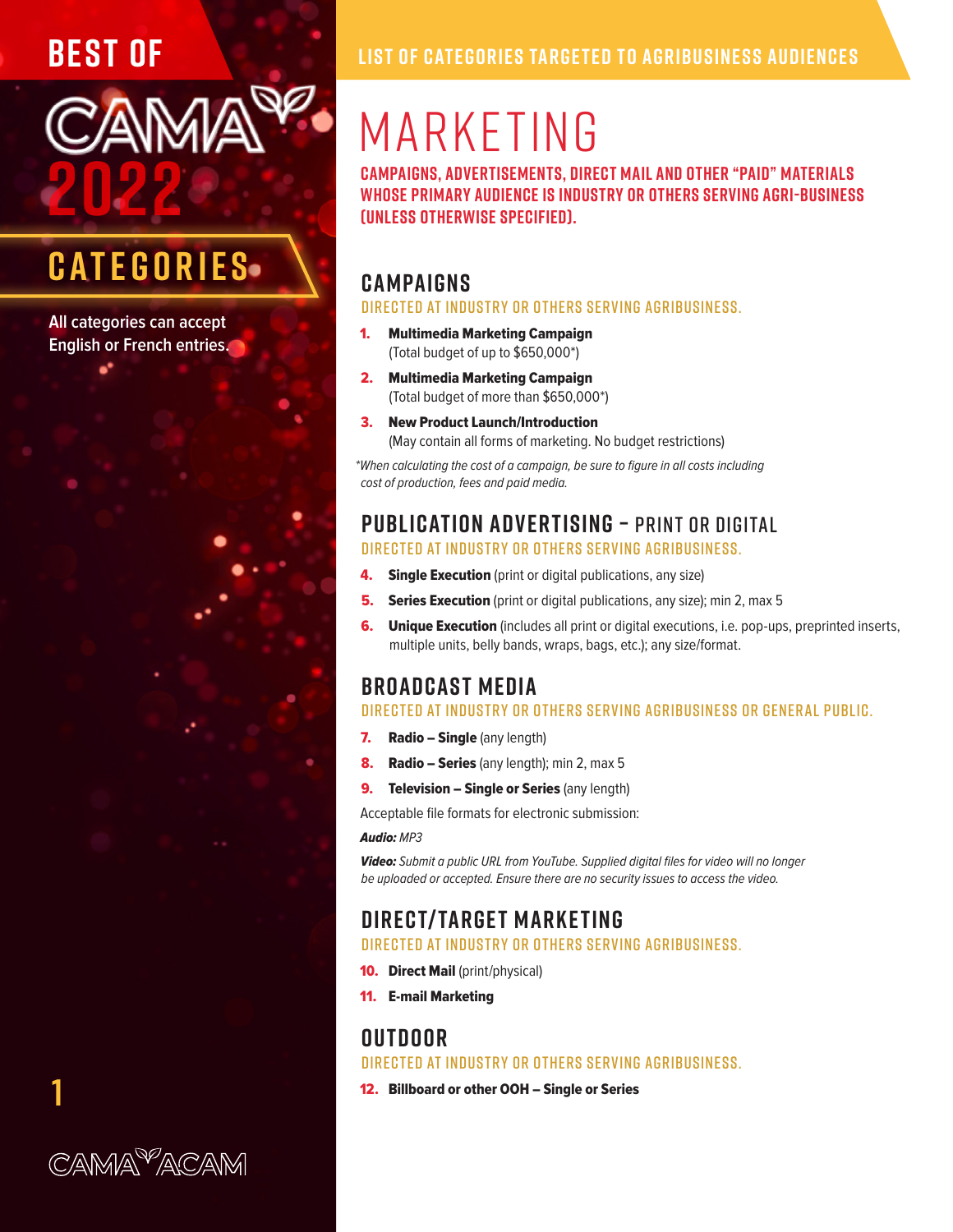### **BEST OF**



### **CATEGORIES**

**All categories can accept English or French entries.**

#### MARKETING

#### **COLL ATER AL**

Directed at industry or others serving agribusiness, unless otherwise stated.

- 13. Company and/or Product Brochure
- 14. Point-of-Purchase material(s)
- **15. Exhibit** (trade and farm show booths, interactions, etc.)
- 16. Promotional Item

#### **BRAND IDENTITY**

- **17. Logo Design** (Directed at either industry or general public. Logo only.)
- **18. Corporate Identity** (application, i.e. business card, letterhead, etc.)

# INDUSTRY RELATIONS

**Directed at industry or others serving agribusiness, unless otherwise stated.**

#### **INDUSTRY REL ATIONS**

- 19. Overall Industry Relations Program supporting product, service or corporate image (include paid as well as non-paid tactics)
- 20. Media Relations including media kits and packages and all other media relations activities
- 21. Crisis Communications, Issues Management, Government Relations. (Directed at either non-agriculture (i.e. general public) and/or agriculture audiences. Programs that address issues, trends or attitudes that have a significant impact on an organization or sector.)

#### **WRITING**

#### Directed at industry or others serving agribusiness.

- 22. News or Feature Article (non-paid editorial) (delivered via any medium)
- 23. Persuasive Writing speeches, op-eds, commentaries (delivered via any medium)
- 24. Press Release
- 25. Blog single or series
- 26. Advertorials Paid; single or series (print or digital)

#### **EVENTS**

DIRECTED TO EITHER NON-AGRICULTURE (I.E. GENERAL PUBLIC) and/or agriculture audiences.

27. Event - customer or internal event (Includes events developed for product promotion, commemorations, openings, centennials, celebrations, etc.)

**2**

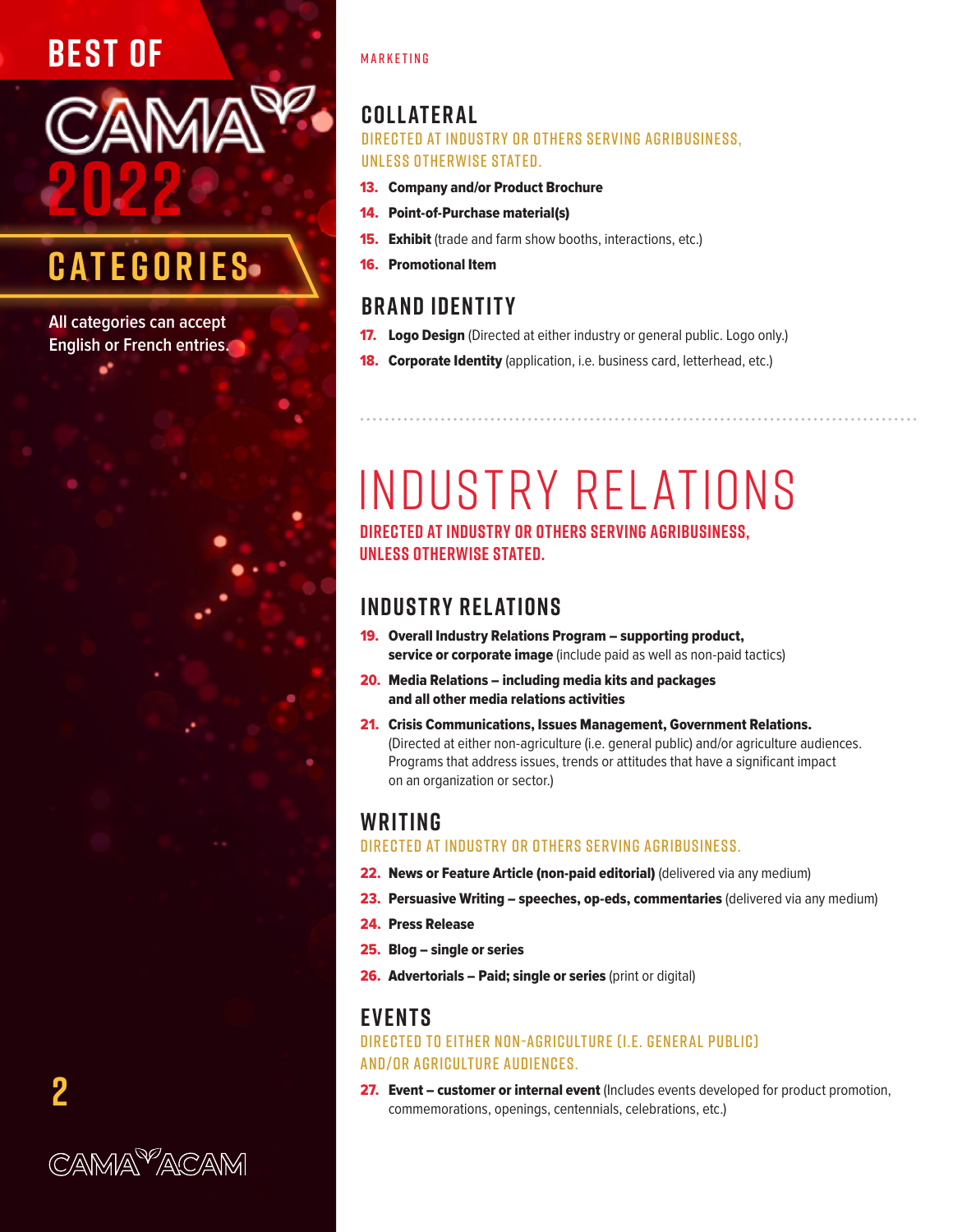### **BEST OF**

# **2022**

### **CATEGORIES**

**All categories can accept English or French entries.**

#### INDUSTRY RELATIONS

#### **PUBLICATIONS**

#### Directed at industry or others serving agribusiness.

- 28. Newsletters print or electronic (issued on a regular basis)
- 29. Magazines print or electronic (issued on a regular basis)
- 30. Specialty publications print or electronic (i.e. annual report, product catalogue or other specialty publication)

#### **AUDIO/ VIDEO**

#### Directed at industry or others serving agribusiness.

31. Specialty – Event, corporate, webinars, podcasts or recorded program (paid and non-paid placement)

#### 32. Product or Service Video

Acceptable file formats for electronic submission:

#### *Audio: MP3*

*Video: Submit a public URL from YouTube. Supplied digital files for video will no longer be uploaded or accepted. Ensure there are no security issues to access the video.*

# DIGITAL

#### **Directed at industry or others serving agribusiness.**

#### **DIGITAL MARKETING**

- 33. Website Advertising (including display ads such as banners, big box ads, etc.)
- 34. Pay-Per-Click Campaign (including Google, social ads, etc.)
- 35. Online Video Advertising pushed out via digital marketing

*Enter a demonstration URL or screen grab.*

#### **WEBSITES**

Directed at industry or others serving agribusiness.

#### 36. Website

37. Micro-site or landing page (promotional site promoting a particular product or service)

#### **SOCIAL MEDIA**

#### Directed at industry or others serving agribusiness.

- 38. Social Media Management content development, community building and engagement
- 39. Social Specialty a specific activity (i.e. contest, response-generating activity such as Facebook Live or a Tweet-up, etc.)

*For social media, please submit screen grabs, PDFs or other digital assets of all relevant materials.*